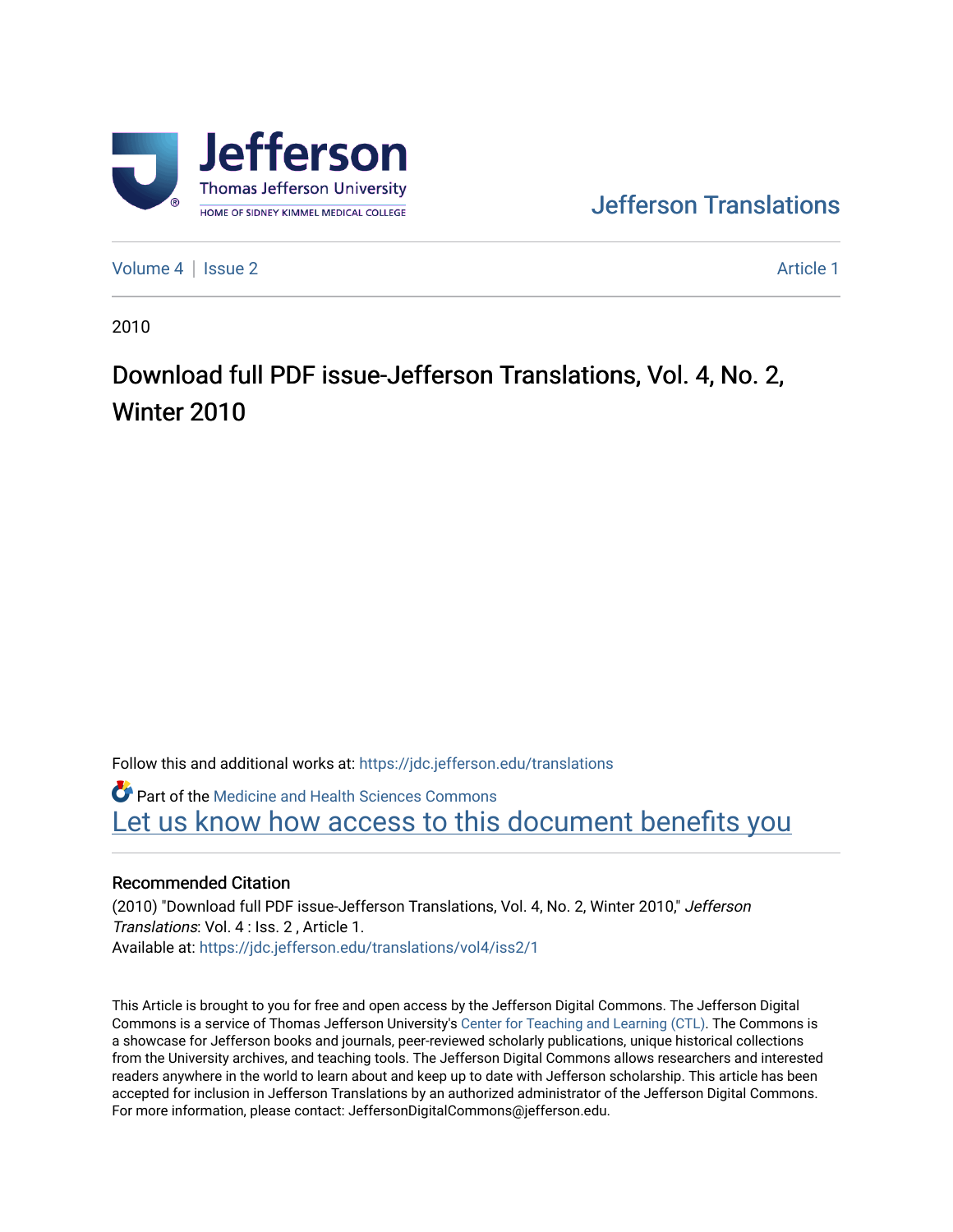

# *for friends and colleagues of theDepartment of Medicine* Translations

Winter 2010, vol. 4, no. 2

## **Department of Medicine Champions Length-of-Stay Initiative**

Inpatient care at Jefferson, like at all academic medical centers — which treat patients while they train doctors — is complex, with dozens of key players, both at the patient's bedside and behind the scenes. In September 2008, the Department of Medicine began a rigorous process for improving the management of patients' length of stay (LOS). The goals are to



*"Huddles" are being used to streamline inpatient care and reduce patients' length of hospital stay. Attendings, house staff, nurse managers, therapists, and case managers convene each morning to improve communications and efficiency.* 

maintain first-rate quality of care, identify barriers hindering an efficient process, and create systems to support a streamlined approach.

"Decreasing LOS for our patients serves two important ends," explains **Karen Javie, RN, MSN,** Vice President for Strategic Initiatives at the University. "First, shorter hospital stays are in our patients' best interest. Research has shown the longer the stay, the greater the incidence of developing additional health risks and complications. Second, it reduces medical costs to the patient, insurer, physician, and hospital all of which are critical in the current climate of escalating health care costs," Ms. Javie says. "The Jefferson leadership recognized that it was time to make the necessary cultural shift."

As leader of the initiative, **Arthur Feldman, MD, PhD**, the Magee Professor and Chair of Medicine, drew on expertise from the Chartis Group, a health care consulting firm and formed a multidisciplinary oversight committee to develop a plan to tackle this formidable task. He also convened five subcommittees: Physician Leadership, Information Technology, Evidence-Based Medicine, Resources, and Non-Teaching Hospitalists. These teams completed the initial work by December 2008, and Dr. Feldman delivered a Grand Rounds in January 2009, when he shared the outcomes and subcommittee recommendations.

*Continued on page 7*

## *Inside*

| $Q\&A$ : How Blood Vessels Heal 2    |
|--------------------------------------|
| Viruses That Help Heart Failure2     |
| Optimal Care of Diabetic Inpatients3 |
| A Liver Transplant Anniversary 4     |

| 45th Annual Rehfuss Lecture 4                                    |
|------------------------------------------------------------------|
| Giving to Medicine $\ldots \ldots \ldots \ldots \ldots \ldots 5$ |
| A Leader in Education $\dots \dots \dots \dots \dots 6$          |
|                                                                  |

## *From the Chairman*



As we near the decade's end, the Department of Medicine continues to break new ground and celebrate numerous successes. Some of our achievements are

behind-the-scenes, like the work of our intrepid researchers at the Center for Translational Medicine. Other milestones are making headlines, such as the 25th anniversary of the region's first liver transplant.

Our lead story announces our recent Length-of-Stay Initiative, which is promoting the most effective, efficient care for our patients while improving administrative and communication processes and reducing costs. We also feature the research of Dr. Rabinowitz, in gene therapy, and Dr. Peppel, in vascular remodeling. For our clinical activities, we spotlight Endocrinology's new protocols for our diabetic inpatients and Dr. Kane's leadership for Residents as well as Pulmonary/Critical Care. We are enthusiastic about the new career pathways designed to train residents in new, customized ways.

Much of this work is possible thanks to our generous donors, such as Mr. Scarperi (featured on page 5). With their help we look forward to the next 10 years of providing excellent patient care, first-rate medical education, and significant research outcomes. Please also visit our website at www.jefferson.edu/medicine for more in-depth articles and updates.



**Arthur M. Feldman, MD, PhD** *Magee Professor of Medicine and Chairman of the Department*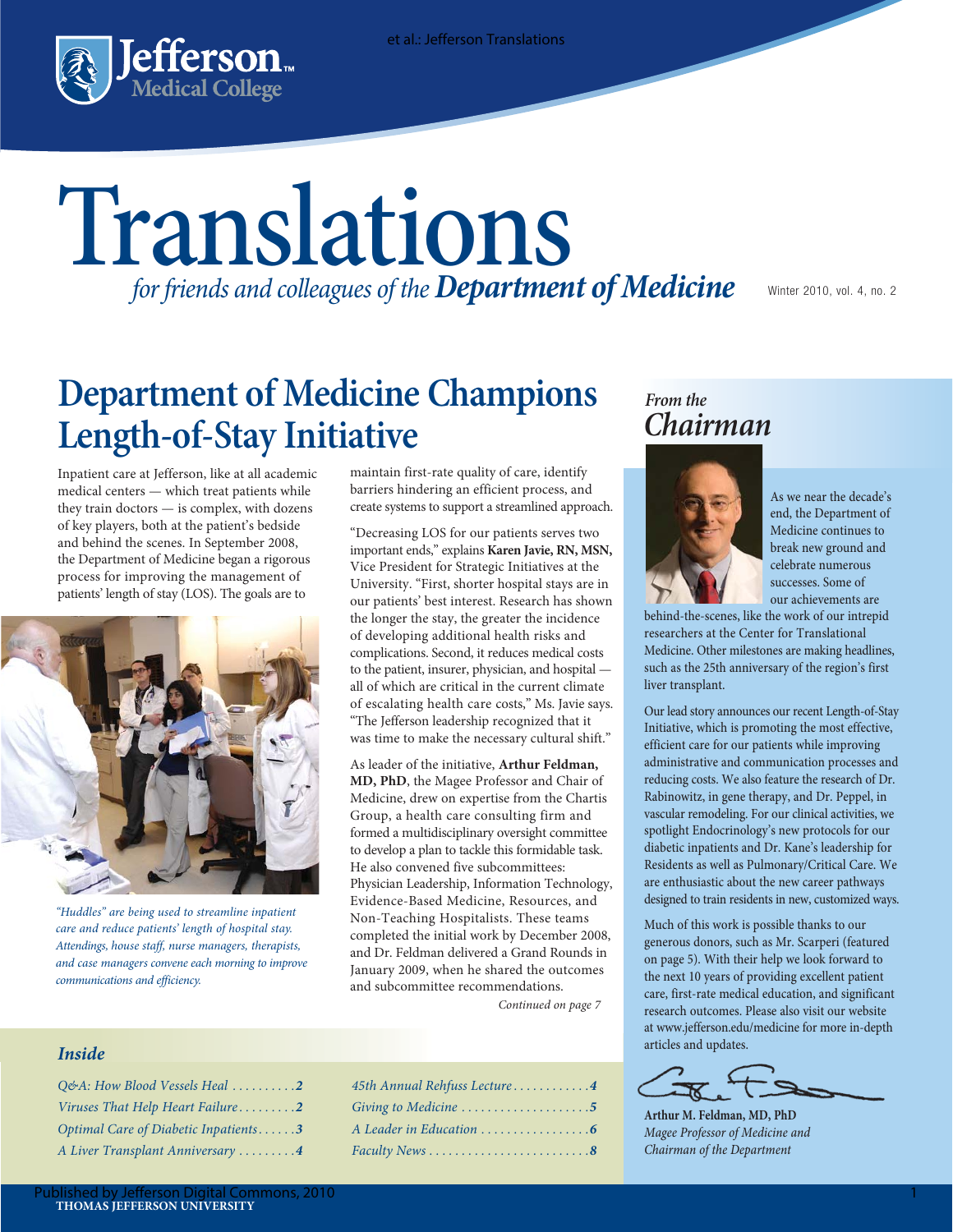## **Learning from How Blood Vessels Heal**

Molecular biologist **Karsten Peppel, PhD**, Associate Professor, joined the Center for Translational Medicine in 2006. He came to the U.S. from Germany in 1984, to study at SUNY Albany and then trained at Duke University. His lab studies the role of inflammation in vascular remodeling.

## *Can you explain vascular remodeling?*

The term describes how the blood vessel structure changes after injury. If you tear a common in type-2 diabetes — the collaterals do not open up adequately, there are not enough new blood vessels, and problems like necrosis and gangrene can set in. We investigate these and other instances of dysfunctional vascular remodeling.

### *What is the role of inflammation?*

Acute inflammation protects organisms from injury and infection, but chronic inflammation drives vascular dysfunction and seems to



*Karsten Peppel, PhD, examines a blood vessel through a macro-view fluorescence microscope in researching the role of inflammation in vascular remodeling.*

muscle, or a blood clot forms in an artery, blood flow is cut off. Small vessels that connect major arteries (called collaterals) open up and undergo structural changes to expand and strengthen and form new vessels that provide more blood to the injured tissue. In diseases such as peripheral arterial disease —

be a common thread that runs through many chronic diseases, including Alzheimer's, type-2 diabetes, atherosclerosis, and cardiac disease. Chronic vascular inflammation can lead to the formation of clots that can cause heart attacks.

### *What mediates the inflammation?*

We are studying Tumor Necrosis Factor (TNF), which has two receptors (TNFR1 and TNFR2). We are investigating how these receptors contribute to vascular remodeling following injury. We already knew that signals from the TNFR1 could

be toxic to endothelial cells (which line the blood vessels, keep blood flowing, and prevent clotting). We were surprised that TNFR1 also supports the growth of smooth muscle cells, which underlie the endothelium and can strengthen the vessels after injury. TNFR2 can even aid endothelial cells after injury.

### *You also conduct research on vein grafts.*

In a coronary artery venous bypass graft, which uses a leg vein to bypass the blocked artery, these veins have 40–50% failure rate after two years. There are few options for patients with blocked vein grafts. Nature simply has not designed veins to handle the same kind of stress that arteries can handle. So the vein develops more smooth muscle cells, to have a firmer structure. If this process stops at the right time, the vein remains open and can handle arterial blood flow. But if the vein wall becomes too thick, it eventually blocks the blood flow. This is where our discovery of the opposing effects of TNF receptors in vascular remodeling became so significant.

### *How will your research help patients?*

One goal is to help clinicians assess a patient's risk for vascular disease. Typically when we look for common risk factors, we look for LDL (low-density lipoprotein) levels and total lipid levels. Examining the patient's inflammatory markers gives us more information. High levels of inflammatory markers suggest a greater risk for vascular disease.

We are looking at factors that may keep patients from forming new vessels efficiently and how we can boost the required mechanisms to do this. A logical next step is to explore the possibility to selectively activate the TNFR2, and at the same time prevent signaling emanating from the TNFR1. This would shift the balance of chronic inflammatory signaling and could promote a faster recovery after injury. ■

## **Targeting Viruses That Work Against Heart Failure**

Cardiovascular disease accounts for nearly 40 percent of all deaths that occur in the U.S. each year, and the cost to our economy is a staggering \$394 billion. **Joseph E. Rabinowitz, PhD**, Assistant Professor at the Center, devotes his research to the study and creation of vectors (such as viruses) that are essential to the delivery of a progressive treatment called gene therapy.

Dr. Rabinowitz and Center Director **Walter Koch, PhD**, have the ambitious task of removing disease-causing genes and inserting therapeutic ones in their place. Dr. Koch has focused on how to use gene transfer to treat

cardiovascular disease, and he has successfully used the technique to halt heart failure in mice. The Center focuses on replicating this research in other animals, so that it may ultimately be approved for clinical research in humans. "One of the keys to breaking the clinical barrier with gene transfer," explains Dr. Rabinowitz, "is finding a safe and effective mechanism for gene delivery to the heart." His work is to create that vector.

#### *Why use viruses?*

Viruses — once they have been genetically altered to deliver normal DNA — are vectors currently used in gene therapy.

Dr. Rabinowitz and his lab are researching the use of the adeno-associated virus (AAV), which causes very little immune response in humans. AAV is first modified with the desired therapeutic gene, and then it infects the targeted cells with the genetic material that will help the cell counteract the disease.

#### *Which viruses to use?*

Using basic research, Dr. Rabinowitz identifies and creates specific viruses for these incredibly precise purposes. His team injected mice in their tail veins with a version of AAV containing the gene for firefly luciferase (which causes fireflies to glow). They then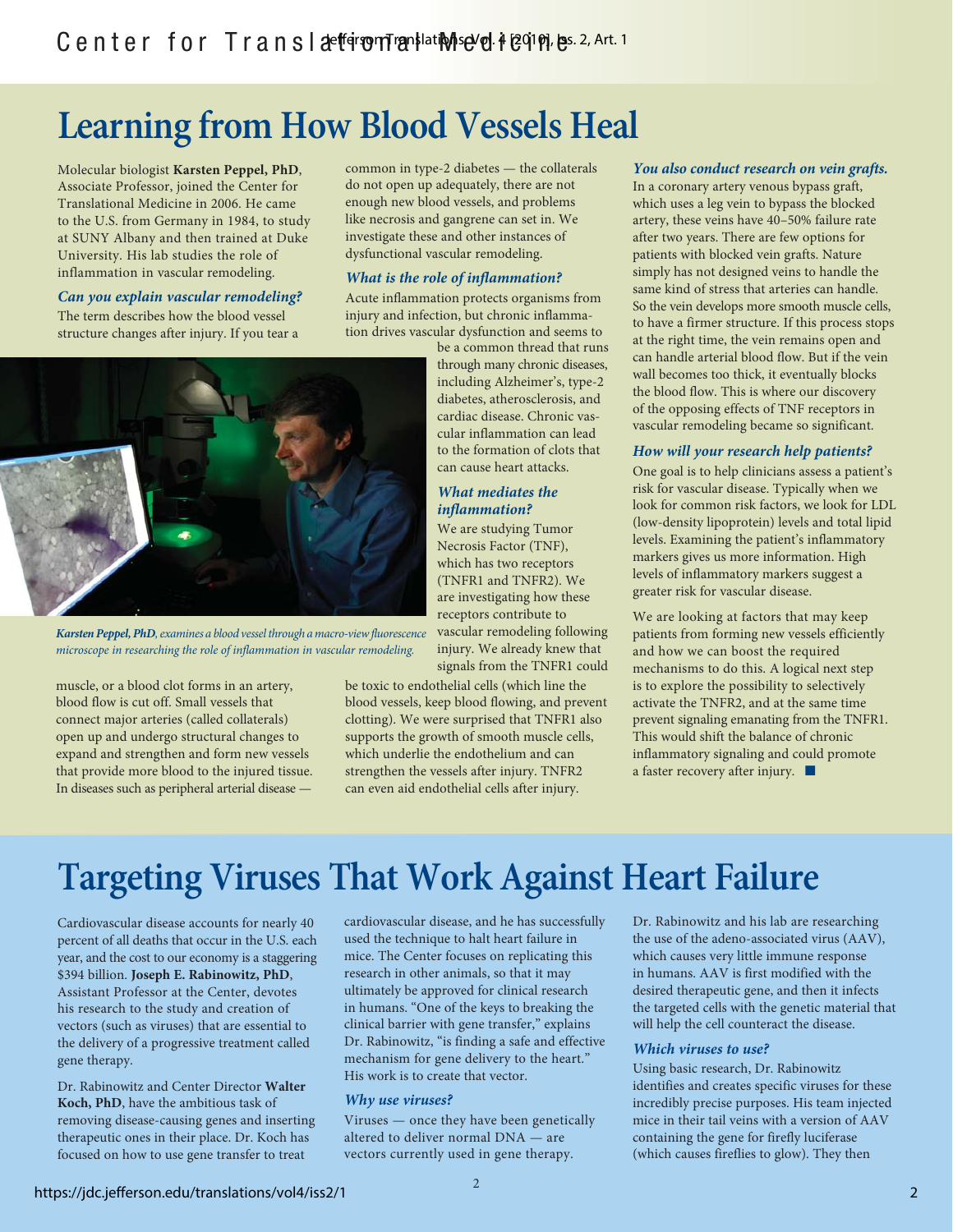## *Endocrinology*

## **New Protocols for Hospital Patients with Diabetes Mean Better Outcomes**

Glycemic control is a delicate balancing act for people managing their diabetes at home, and the same is true for physicians treating diabetic patients in the Intensive Care Unit (ICU). Particularly with insulin-dependent diabetes, the goal of keeping blood sugar levels in a healthy range is a complicated matter. Too little insulin can result in hyperglycemia or high blood sugar levels; too much insulin can result in hypoglycemia, or low blood sugar levels. Hypoglycemic incidents can be fatal, especially in critically ill patients.

This year, the American Association of Clinical Endocrinologists (AACE) and the American Diabetes Association (ADA) have revised the glucose targets for ICU patients, in an effort to reduce hypoglycemic incidents and morbidity. Jefferson's Division of Endocrinology is well positioned to implement the changes thanks to the Jefferson Insulin Infusion Protocol (JIIP), first developed in 2005.

The JIIP protocol has recently translated into dramatically improved patient outcomes. Jefferson has among the lowest incidence of hypoglycemia — less than 1 percent, whereas most health care centers are in the range of 5 to 20 percent.

Jefferson's endocrinology team is led by **Serge Jabbour, MD**, Associate Professor of Medicine, and **Kevin Furlong, DO**, Clinical Assistant Professor. In 2005, they realized the need for a standardized approach to glycemic control of

ICU patients and began to develop the JIIP in collaboration with the Departments of Pharmacy and Nursing; JeffIT; the ICU team; and **Paul Marik, MD**, former Director of the Division of Pulmonary and Critical Care.

Advances in technology have improved the team's ability to manage glycemic levels. Dr. Jabbour explains, "JeffIT created an electronic system that allows us to enter a patient's sugars and obtain what change in insulin drip rate is needed." Since the 2009 recommendations and the new technology, the team has shown great results less than 1 percent incidence of hypoglycemia.

"Before JIIP," says Dr. Jabbour, "patients would be started on an insulin drip, and the nurse or resident would have to do titration and make a decision about what was appropriate. Now we have one unified protocol for every floor of the hospital."

What was previously considered a correctional dose of insulin is also now scaled to the individual patient's needs based on his or her body mass index (BMI). "JIIP has also become more customized," explains Dr. Furlong, "because a patient with type-1 diabetes who weighs 90 pounds responds more dramatically to 2 units of insulin drips than a patient with type-2 diabetes who weighs 250 pounds."

While the JIIP has helped tremendously with diabetes care in the ICU, glycemic control still



*Endocrinology's Serge Jabbour, MD (left), and Kevin Furlong, DO (middle), study data from the electronic patient records system, which has been customized to standardize care of inpatients with diabetes.*

is not easy. "What would be ideal," says Dr. Jabbour, "would be a continuous glycemic monitor, much like the oxygen monitors that we use now, which merely clip onto a finger like a clothespin." He explains that the current finger-stick method to monitor blood sugars is too invasive and infrequent to do real-time monitoring. He hopes that real-time monitoring will be the next step for the JIIP. **Jeffrey Joseph, MD**, Director of the Jefferson Artificial Pancreas Center, is developing real-time glucose sensors. To date, clinical trials have been encouraging. ■



## *Targeting Viruses*

*Continued from previous page*

took special "bioluminescence" images of the animals 1, 2, 4, 8 and 12 weeks after the injection and measured the photons each animal emitted. The imaging revealed various levels of expression for the various vectors.

They next dissected the animal tissue to identify which vectors went most readily to which organs. Given that AAV9 and AAV6 were readily observed in the heart, these two

*Joseph Rabinowitz, PhD, inserts an ultra high speed centrifuge rotor into an ultra centrifuge, where viruses are harvested for use in gene therapy.*

vectors were identified as most effective for gene therapy related to cardiovascular disease.

"Ideally, this would lead to doctors injecting cells in a diseased area — such as the heart or lungs — with the vector that is most effective for that organ," says Dr. Rabinowitz. "This therapeutic gene, once unloaded, supports the cell in producing a functional protein that counteracts the disease." The hope is that one day, this research will translate into gene therapy to combat the high rate of heart disease worldwide. ■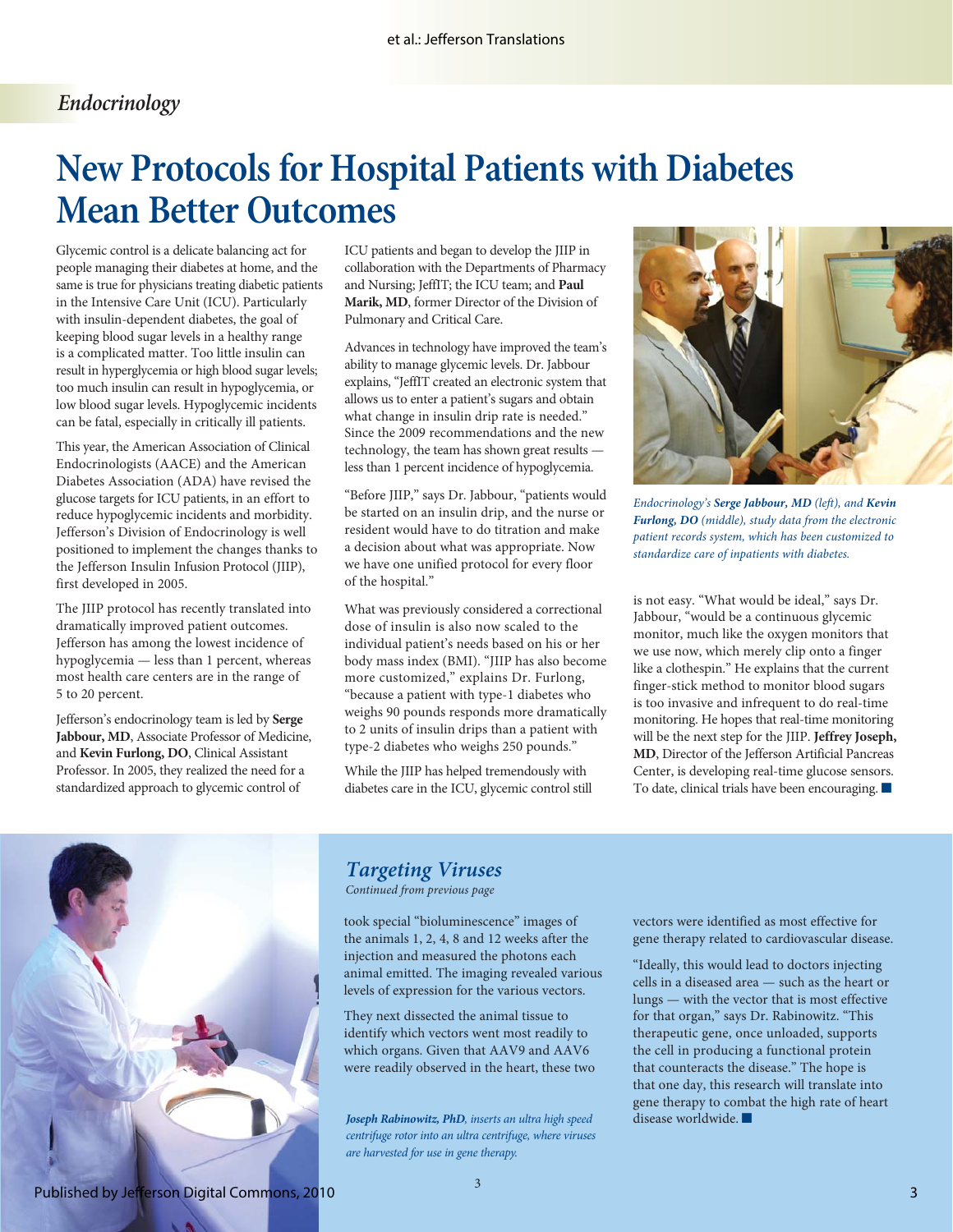## *Hepatology*

## **State-of-the-Art Liver Transplant Care Celebrates 25 Years**

In May the Liver Transplantation Program at Jefferson celebrated the 25th anniversary of the Delaware Valley's first liver transplant. **Michael Donahue**, Jefferson's first liver transplant patient, was in attendance at the event. "It's a blessing. I've been able to get married, have children, have a career — live a normal life," said Mr. Donahue in a KYW interview. "It's truly been a gift of life." Since that operation in 1984, Jefferson physicians have performed more than 500 transplants.

**Victor J. Navarro, MD**, Medical Director of the Hepatology and Liver Transplantation Program, notes that a successful transplantation is the result of coordinated efforts from an entire team. "Our four transplant surgeons play a critical role," says Dr. Navarro, "but caring for patients with liver disease takes the coordinated work of a team of other physicians, nurses, and care coordinators throughout the patients' lives."

Five coordinators and a social worker support the Hepatology/Liver Transplant program. "Before transplant, the Hepatology team works with gastroenterologists and other referring doctors to evaluate the patient's liver disease through procedures such as endoscopies and biopsies," Dr. Navarro explains. In cases involving liver cancer, physicians

*Celebrating the 25th anniversary of the Delaware Valley's first liver transplant, Michael Donahue, the transplant recipient, remains healthy and active today. Left to right: Robert Barchi, MD, PhD, TJU President; Cataldo Doria, MD, PhD, Director, Division of Transplantation; Mr. Donahue; R. Anthony Carabasi, MD; Tom Lewis, Hospital President and CEO; Victor Navarro, MD, Medical Director of Liver Transplantation; and Charles J. Yeo, MD, Chair of Surgery.*

from Interventional Radiology and Medical Oncology also consult. Using a liver tumor management system that Jefferson developed, the team aims to treat the tumor and control growth so that the patient is strong enough for transplant. "**Dr. Edith Mitchell**, the team's medical oncologist, has helped provide innovative chemotherapies, making the program a beacon for other institutions," says Dr. Navarro. "Patients from around the tri-state area with liver cancers are coming to us for evaluation for transplant."

After transplant, the division of GI and Hepatology provides a great deal of patient care to manage any complications, look for signs of infection or rejection, educate the patient on home care, and follow up at regular intervals for years to come.

Keeping Jefferson on the leading edge of liver patient care also requires excellent research and education. To this end, Jefferson is one of only 22 institutions in the country to provide a

one-year liver transplant hepatology fellowship that is approved by the Accreditation Counsel for Graduate Medical Education.

In research, the division is currently conducting two NIH-funded studies. The first is exploring a botanical called silymarin (extracted from milk thistle) that is thought to benefit non-alcohol induced steatohepatitis and hepatitis C, both of which involve inflammation of the liver. This is a five-year clinical trial, now in its third year.

The other NIH-funded study is in drug-induced liver injury, meaning liver injury caused by bad reactions to commonly prescribed drugs. Patients with drug-induced liver injury are enrolled and their reaction to a medication, herbal, or dietary supplement is carefully studied.

With its strengths in liver-patient care, top-notch hepatology and transplant education, and nationally funded research, the Jefferson Hepatology/Liver Transplant program is positioned to continue its role as a regional leader in this critical area of care. ■





## **45th Annual Martin E. Rehfuss Lecture**

Department Chair **Arthur Feldman, MD**, **PhD** (far left), welcomed **Christine Seidman, MD**, Professor of Medicine and Genetics at Harvard Medical School, as the 45th Annual Martin E. Rehfuss Lecturer on April 30, 2009. The title of Dr. Seidman's lecture was "Hypertrophic Cardiomyopathy (HCM): A Conversation between Myocytes and Fibroblasts." Dr. Seidman researches the causes of HCM, a disease in which the heart muscle becomes thickened, a condition that can lead to sudden cardiac death. Her work, done in partnership with her husband Jonathan Seidman, PhD, helps to improve diagnosis, provide prognoses, and aid sudden death risk stratification. The annual Rehfuss lecture honors the late Dr. Rehfuss, a Jefferson Medical College faculty member who gained an international reputation for his research on the digestive system. Dr. Rehfuss served as an emeritus professor until his death in 1964. ■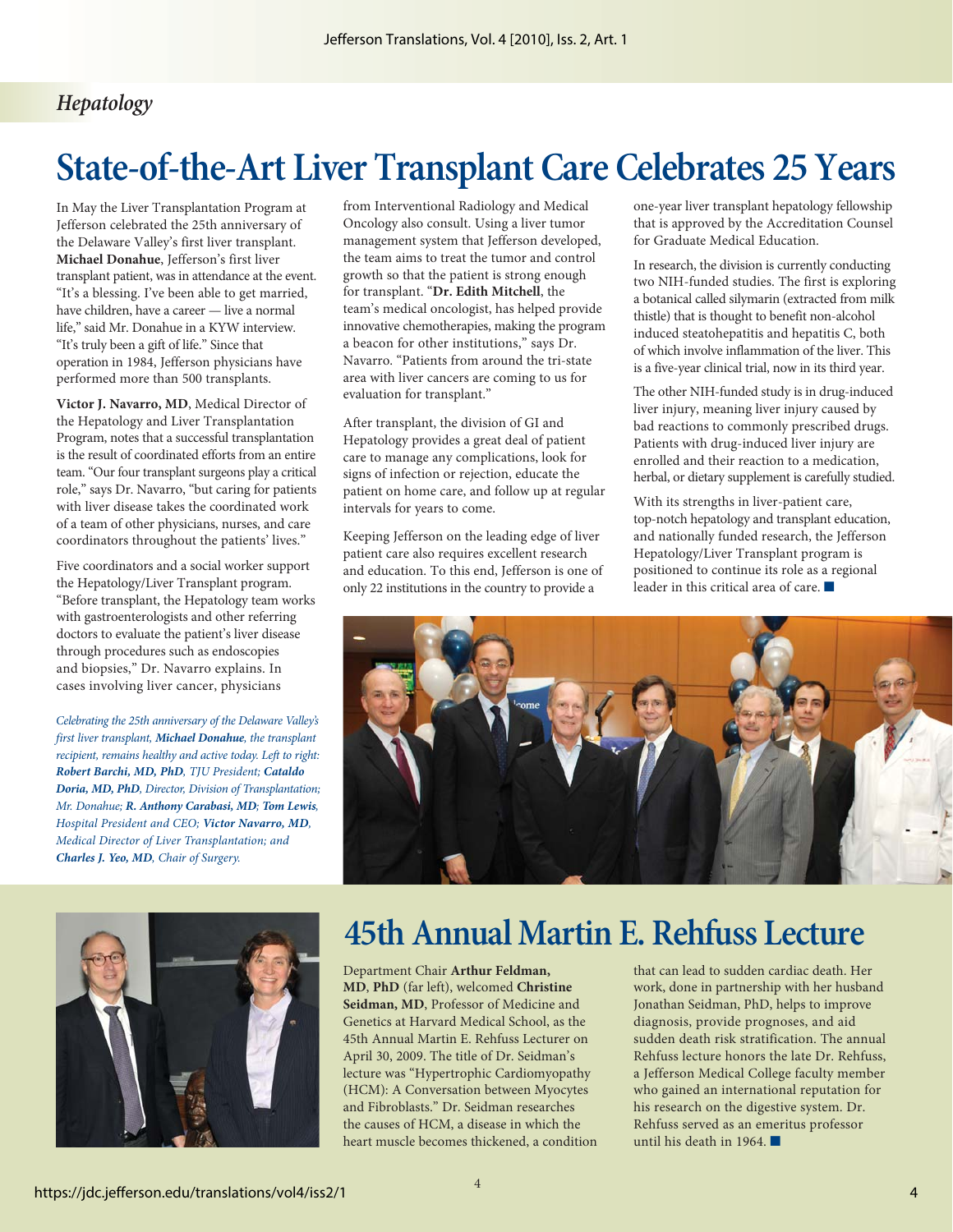## **A Health Care Industry Veteran Is Inspired to Support Jefferson Research**

**Peter Scarperi** of Newtown, Pa., has made a generous pledge to support cardiology research in the Department's Center for Translational Medicine. His interest grows out of decades of experience working for some of the world's most prominent health care corporations.

Mr. Scarperi says that the foundation for his personal and professional values is what he calls "the three Js": the Jesuits (he attended St. Peter's College, the Jesuit College of New Jersey) and the pharmaceutical giant, Johnson & Johnson, where he spent the first 20 years of his career.

As Chief Financial Officer of McNeil, a Johnson & Johnson subsidiary, Mr. Scarperi was part of the team that managed the 1982 Tylenol tampering crisis. A complete product recall of 31 million bottles was ordered when the company learned that some capsules had been injected with cyanide, resulting in seven deaths. Thanks to decisive action, including the first tamper-resistant packaging, the company regained the public's trust and Tylenol returned to its market share within one year as the leading over-the-counter painkiller.

"Our response all came down to the credo handed down from founder Robert Wood Johnson," says Mr. Scarperi, "that our first and most important responsibility was to our customers. I learned firsthand the value of translating such strong values into action." Mr. Scarperi also held executive positions at the international advertising firm Ogilvy & Mather and Nelson Communications. He

credits his experience at Johnson & Johnson with guiding him throughout his career, and notes that these same principles also inform his decisions today as a philanthropist.

Mr. Scarperi began his relationship with Jefferson in 2008, when he was looking for a cardiologist. Through colleagues, he learned of the excellent reputation of **Howard Weitz, MD**, Chief of Cardiology and Director of the Jefferson Heart Institute. "I was blown away by how terrific he was," Mr. Scarperi recalls, "and I was also inspired by all that the Department of Medicine was doing."

When Mr. Scarperi expressed interest in supporting research, the Department arranged a meeting with **Thomas L. Force, MD**, the James C. Wilson Professor of Medicine and Clinical Director of the Department's Center for Translational Medicine. Mr. Scarperi invited his daughter, **Sheryl Bunca** — who worked for Merck & Co. — to accompany him, and discovered that Dr. Force and his daughter were already acquainted. Pleased by the coincidence, and even more impressed with the work of the center, Mr. Scarperi pledged to support Dr. Force's research.

Mr. Scarperi is particularly interested in supporting research in areas that have affected his family, including heart disease, cancer, and birth defects. "As in the best health care, I strongly believe that relationships are extremely important, and I look forward to a long and close relationship with Jefferson.



*Peter Scarperi holds a physician's cane given to him by Jefferson in gratitude for his support for cardiology research. Now a distinguished award, a physician's cane historically was hollowed and perforated at the top. It contained a preparation that allegedly would protect the physician from contagion.*

"I'm happy to play a small part in supporting advances that we can make today, in order to benefit the patients of tomorrow." ■

## How to Give

Built on a foundation of compassion and first-rate care, Jefferson is committed to discovery, innovation, and learning. One of only 125 academic medical centers in the U.S., we strive to go beyond providing exceptional care as we work to break the boundaries of our patients' illnesses.

Learn how you can support this important work with a gift to Jefferson. Please contact Margaret Fala, Director of Development for Medicine, at **215-955-7556** or by e-mail at **Margaret.fala@jefferson.edu**.

Published by Jefferson Digital Commons, 2010



## **Jog to Jeff for John**

**Lisa Marie DiRusso (left) ran 15 miles to Jefferson to deliver \$1,100 in donations in memory of her stepfather, who had been a liver transplant recipient. Calling her run the "Jog to Jeff for John," Ms. DiRusso decided to support research by Victor J. Navarro, MD, Medical Director of the Hepatology and Liver Transplantation Program (see article, page 4). She is shown here with Jefferson Development Director Margaret Fala.** ■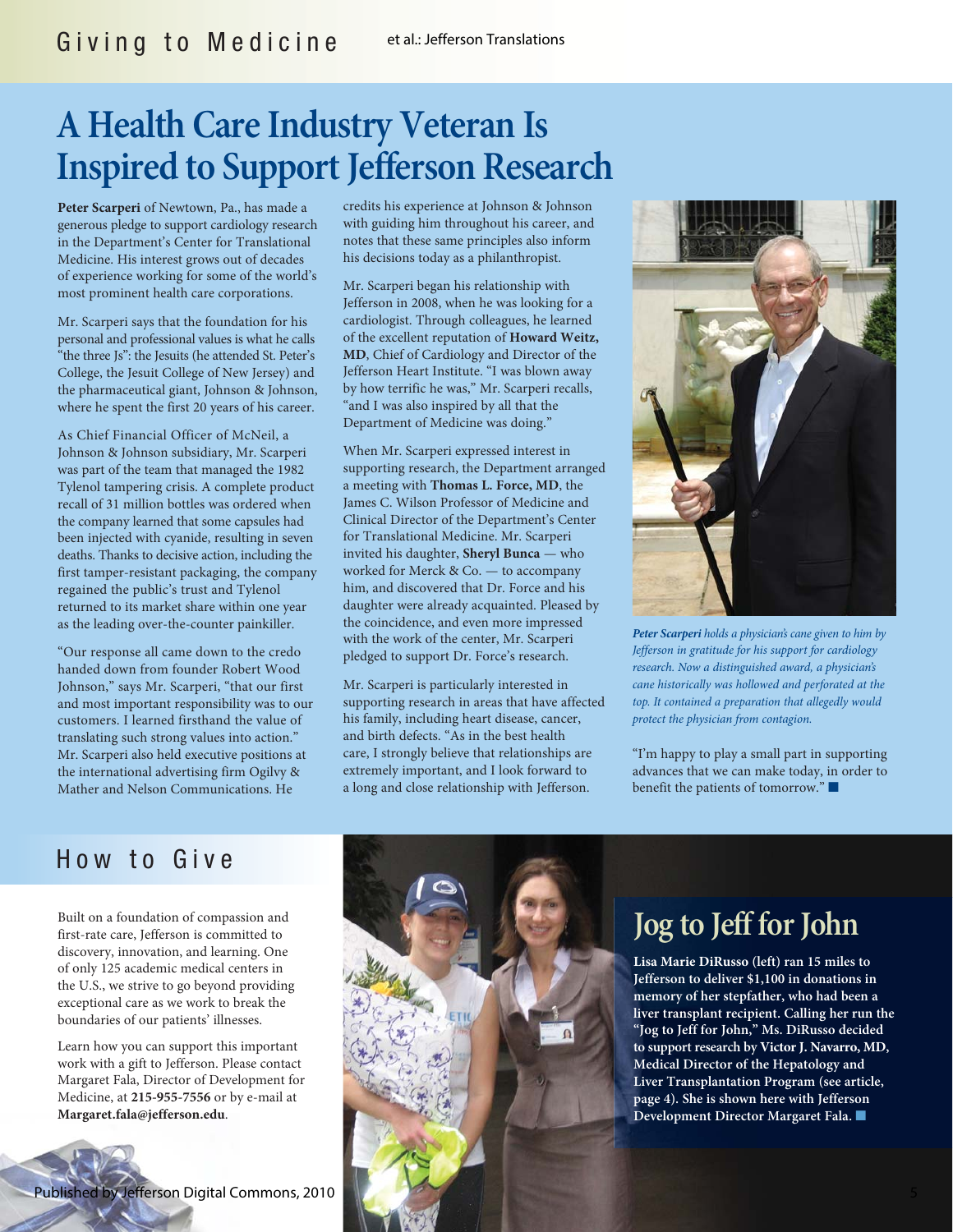## *Education and Critical Care, Pulmonary, Allergic & Immunologic Diseases*

## **A Physician Leader and Educator Wears Two Hats**

The Department of Medicine is fortunate to benefit from the service of **Gregory Kane, MD** in multiple roles. Since 2006 he has directed the Residency Program and served as Vice Chair for Education. In 2008 he also assumed the position of Interim Director of the Division of Critical Care, Pulmonary, Allergic & Immunologic Diseases.

"Divisions tend to go through life cycles," says Dr. Kane, "and Pulmonary has undergone significant transitions. I was honored when Dr. Feldman asked me to step in during this period and ensure that Pulmonary continued to live up to our highest standards, department-wide, for our core missions of education and patient care." He also continues to see patients himself.

## *A Growing Division and a New Joint Initiative*

Since Dr. Kane took the helm in Pulmonary, **Michael Scharf, MD**, Clinical Associate

pulmonary arteries — the arteries that supply blood to the lungs," says Dr. Kane. "This forces the heart to work harder to pump blood through the lungs, and can lead to right heart failure."

The new program serves patients who need specialized care for both heart and lung conditions, including access to high quality echocardiography, and offers joint consultation by Department Chair and cardiologist **Arthur Feldman, MD, PhD**; **Howard Weitz**, **MD**; and **David Wiener, MD**, of the Jefferson Heart Institute; and Dr. Awsare.

"We also took part in implementing the new, department-wide Medical Information System of electronic records," Dr. Kane says. "This significant and exciting development enables physicians and residents to capture standard orders, as well as options for specific medications and consistent care hospital-wide, while eliminating errors that were more common with paper communication."



*Under the direction of Gregory Kane, MD, the Residency Program offers individualized career pathway experiences. Left to right: Amyn Hirani, MD; Rodrigo Cavallazzi, MD; Urvashi Vaid, MD; Dr. Kane; Sneha Thakkar, MD; Rory Bowers, MD; and Ellina Cheskis, MD.*

Professor, and **Elisabeth Carr, MD**, Assistant Professor, have joined the staff. They join **Bharat K. Awsare, MD**; **Sandra Weibel, MD**; **Michael Baram, MD**; **Salvatore Mangione, MD**; and **Ritu Grewal, MD**.

The Division has recently begun a new program in pulmonary hypertension in conjunction with the Jefferson Heart Institute (JHI). "This serious condition, which involves both the heart and lungs, constricts the

### *Residency Program Developments*

The Residency program has also seen some significant changes under Dr. Kane's leadership. "We are beginning to implement new ways of individualizing the residents' training to fit their unique career interests," says Dr. Kane. A set of nine pathways has been developed, so that after the first year of residency, which offers core training, residents can choose from a series of electives that are customized to their particular career focus.

"For example," says Dr. Kane, "a resident aspiring to an office-based practice can choose electives that are outpatient-based. If the resident is interested in basic science, the program works to identify a laboratory mentor and a laboratory experience." Those interested in clinical research might do an elective at the Annals of Internal Medicine to become familiar with the editorial process of a major medical publication. Residents seeking a career in clinical research can take part in the K30 program, led by Pharmacology Chair **Scott Waldman, MD, PhD**, which focuses on the critical skills needed to translate basic discoveries into clinical treatments, and offers a Clinical Research Curriculum Award.

"The redesign of education in Internal Medicine is no longer one-size-fits-all," says Dr. Kane. "We wanted to support our residents by recognizing that they're going into careers that are quite varied."

About 24 residents are on a clinical education and leadership track, led by **Gretchen Deimer, MD**, that offers individualized experiences in teaching. **Ellina Cheskis, MD**, finished her residency after only two years in the research pathway and then went into the lab to do research. Resident **Sneha Thakkar, MD**, spends half of her time on clinical rotations and the other half on medical informatics, which uses technology — such as electronic prescribing of pharmaceuticals — to improve care, safety, and efficiency in the hospital. Other pathways help residents to become a hospitalist or a public health specialist. The efforts of the residents will be recorded in a new portfolio system being developed by **Jessica Salt, MD**, to highlight the career accomplishments of Jefferson's residents.

This education approach has received national attention. In November 2008 Dr. Kane and **Donna Williams, MD**, presented a workshop on these career pathways at a national meeting of program directors as part of Academic Internal Medicine Week. "The workshop was well received, " Dr. Kane says. "We look forward to continuing to expand our offerings for each incoming group of talented residents." ■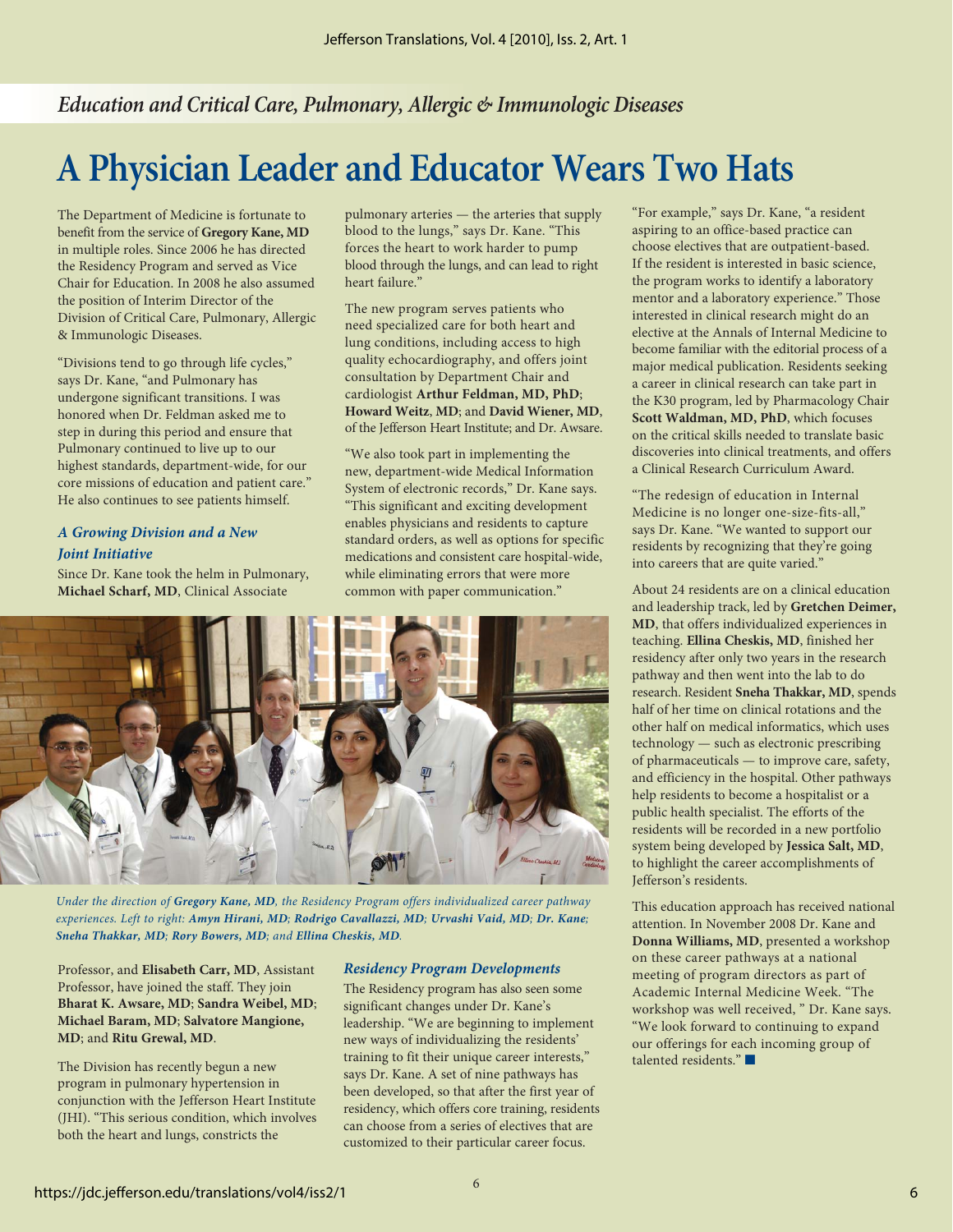## *Length-of-Stay*

*continued from page 1*

### *The Critical Cooperation of Physicians*

From the outset, Dr. Feldman highlighted the critical role and accountability of the attending physicians in general, and the Division Directors specifically. To prepare to implement the recommendations, he worked with his nine Division Directors to identify a "physicians' champion" within the four key in-service teams, to shepherd the process on a day-to-day basis.

### *Key Recommendations and Implications*

In February of this year, Dr. Feldman convened a biweekly LOS multidisciplinary working group to implement the recommendations. Of the many recommendations and procedural changes, the following were identified as key:

#### **1. Huddle Rounds**

Each of the four multidisciplinary service teams meets by 8:30 a.m., with the primary goal of writing discharge orders by 10:00 a.m. for patients scheduled to go home that day. The huddle also reviews the team's other patients and is proactive regarding newly admitted patients as well as those scheduled for discharge the following day. Vice President for Clinical Resource Management **Patrice Miller, BSN, MSN, MBA**, and her chief manager, **Mary O'Brien**, have been particularly committed to making this process work.

"At the conclusion of huddle rounds, all team members know specifically what they need to do to facilitate timely patient discharge and are free to engage in Teaching rounds, which must also be completed by 10:00 a.m.," explains Dr. Feldman.

The changes also improve communications with each patient. Doctors making rounds now must routinely tell new patients on their first day in the hospital what their expected LOS is. "This helps patients to understand the 'big picture' and to organize any family support needed for transport home from the hospital as well as follow-up care," says Ms. Javie.

### **2. Leveraging Technology**

JeffIT's role has improved the access and usability of patient charts. **Jeffrey Riggio, MD**, worked with **Mary McNichol** in Information Systems to include a working LOS in the patient's electronic file. This in turn generates a report with a suggested LOS that the team uses as a working target.

#### **3. Residents' Daily Report**

The house staff assigned to the teams also keeps a daily log of any issues that might contribute to an increased LOS and strives

to coordinate this data into a single report. Ms. Javie notes that former chief residents **David Aziz**, **Tamara Fisicaro**, and **Stephanie Moleski** were instrumental in guiding and implementing this aspect of the initiative. "This information provides a roadmap for the hospital to prioritize systems and to identify policies that need to change to support appropriate LOS," says Ms. Javie.

practitioners instead of residents," explains Ms. Javie. The next major focus is the creation of clinical pathways and order sets for our top three Opportunity Medicare Severity Diagnosis Related Groups (MS-DRGs). "This patient classification system identifies resources needed as part of the prospective payment system required by Medicare," she says. The other insurers have followed Medicare's lead.



*The oversight committee for the LOS initiative: (front row, from left) Sharon Millinghausen, RN, MSN, Vice President, Medicine/Cardiac/Critical Care and Specialty Services; Mary Ann McGinley, PhD, RN, Senior Vice President and Chief Nursing Officer; Arthur Feldman, MD, PhD, Medicine Chair; Jeffrey Riggio, MD, Information Systems and Patient Safety; Tamara Fisicaro, MD, former Chief Resident; (back row, from left) Mary McNichol, Information Systems; Michelle Russo, Rehabilitation Medicine; Robin Becker, RPh, MS, Pharmacy; Karen Javie, RN, MSN, Vice President for Strategic Initiatives; Michael Rufo, Strategic Initiatives; Mary O'Brien, Clinical Resource Management; and Reetika Kumar, MD, Internal Medicine.*

#### **4. Geographic Placement**

"Jefferson's patient placement protocol needed updating and an emphasis on management," says Ms. Javie. **Joe Anton,** Director of Patient Logistics, continues to work closely with bed placement to assure that patients for various services are admitted to the appropriate areas. "This is a more consistent way to manage the process," Ms. Javie notes. "It promotes teamwork while increasing efficiency by minimizing the need for rounds to travel to multiple units."

#### *Additional Challenges*

In July 2009, the Academic Council on Graduate Medical Education (ACGME) reduced the number of patients that residents and interns are allowed to manage — from 16 to 14. ACGME also decreased the number of attending physicians that any single resident would interact with during each day. "To comply with the ACGME, we had to create a new Hospitalist-run service, consisting of our in-hospital specialist physicians and nurse

### *Perspectives to Date*

The feedback from every division has been extremely positive so far. Physicians and other team members claim that the huddles and new schedule decrease the number of phone calls required and make overall communication much easier. **Howard Weitz, MD**, Director of the Division of Cardiology and the Jefferson Heart Institute, was impressed: "This was the first time in my 30-plus years at Jefferson that I've seen rounds completed by 10 a.m.," he says. "This new, consistent approach is advantageous to all members of the team."

"The systemic planning and feedback of this initiative draw upon the talents of all players," Dr. Feldman says. "It not only maximizes efficiency, but also trains physicians in best practices and ultimately empowers us to offer our patients the very best in coordinated care." ■